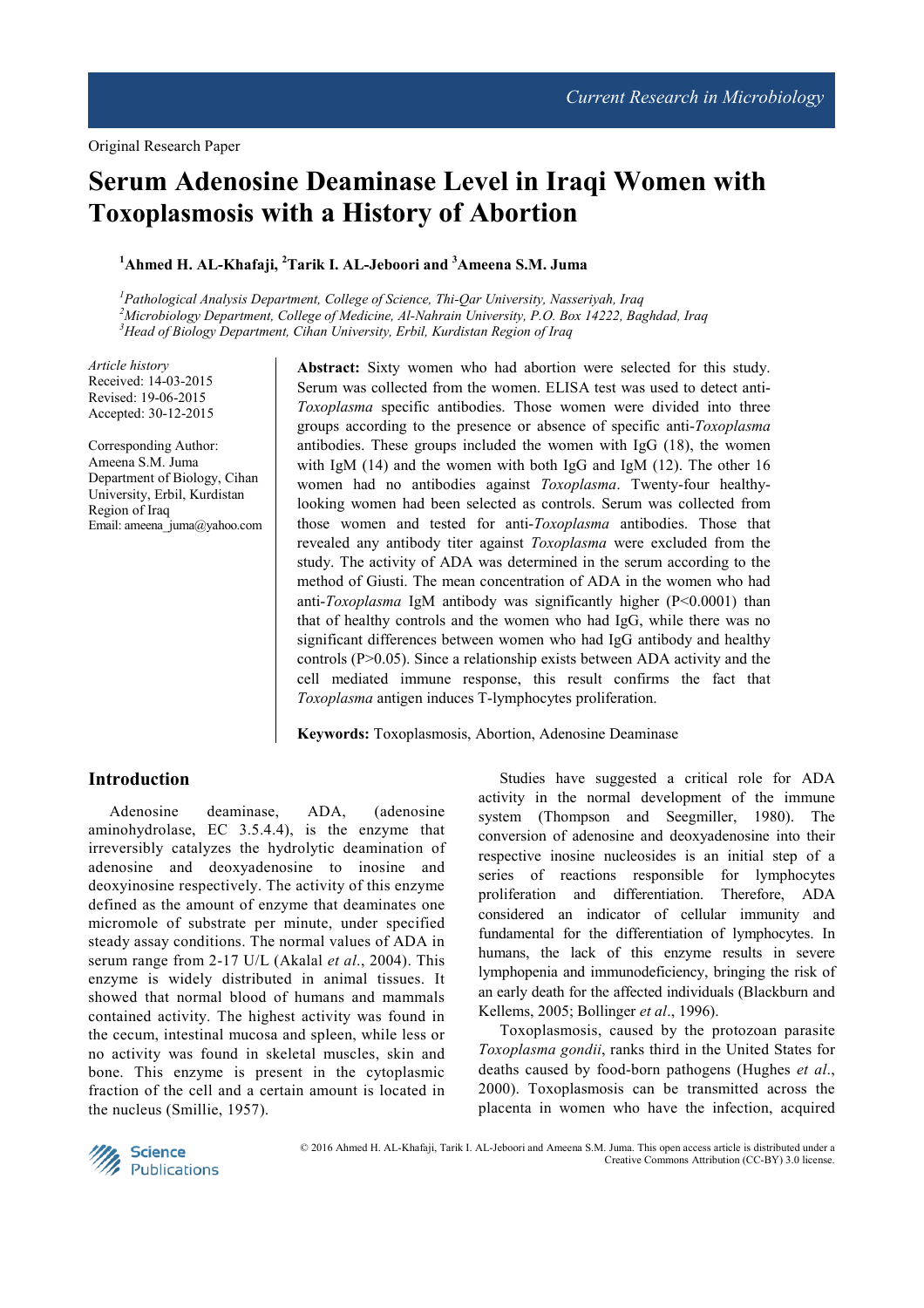either for the first time or recurring (especially in persons who are immunocompromised) during pregnancy and it is developing asymptomatic and when passed in pregnancy period, it can cause abortion, dead birth and births with congenital anomalies according to the strain of the parasite, virulence factors and maternal immuneresponsivness (Rorman *et al*., 2006). *T. gondii* is an important wateror food-born pathogen that is capable of causing severe disease in infants from infected mothers and in the immunocompromised patients (Roberts and McLeod, 1999). It is generally assumed that approximately 25 to 30% of the world's human population is infected by *Toxoplasma* (Montoya and Liesenfeld, 2004). Actually, the prevalences vary widely between countries (from 10 to 80%) and often within a given country or between different communities in the same region (Pappas *et al*., 2009). Low seroprevalences (10 to 30%) have been observed in North America, in South East Asia, in Northern Europe and in Sahelian countries of Africa. Moderate prevalences (30 to 50%) have been found in countries of Central and Southern Europe and high prevalences have been found Latin America and in tropical African countries. In Arab countries, toxoplasmosis had been investigated such as in United Arab Emirates (Mohammed and Al-Nasiry, 1996), Saudi Arabia (Al-Qurashi *et al*., 2001) and in Egypt (Soliman *et al*., 2001). In Iraq, many studies were published about the seroprevalence of toxoplasmosis by using different techniques like IHA, IFAT and ELISA (Kubba *et al*., 1986; Niazi *et al*., 1992).

# **Materials and Methods**

## *Subject Selection*

#### *Patients*

Sixty women who had abortion were selected for this study. They were referred to the Central Health Laboratory in Baghdad according to the physician's reports, indicating the possibility of them having toxoplasmosis. Serum and venous heparinized blood was collected from those women in a period between January 2003 and March 2003.

#### *Controls*

Twenty-four healthy-looking women had been selected as controls to compare with our patients in the same parameters of this study. Serum and venous heprinized blood was collected from those women and tested for anti-*Toxoplasma* antibodies. Those that revealed any antibody titer against *Toxoplasma* were excluded from the study.

# *Enzyme Linked Immunosorbant Assay (ELISA)*

The type of ELISA in this study was direct ELISA principled as the antigen of *Toxoplasma gondii* was absorbed on the ELISA plate to detect specific IgM or IgG antibody in the patient's sera when added to the well of the plate, then anti-human conjugated antibody and substrate added to get the color reaction.

This test performed by the use of ELISA kits from Omega Diagnostics Company, Scotland to detect of IgG and IgM antibodies against *Toxoplasma gondii* in the patient's sera. The patient's sera were stored for several days at -20°C until the test performed.

All preparations and assay procedure applied according to the kit manufacturer's manual.

Note: All analysis of this study were accomplished in 2003 but the writing of the manuscript was performed in 2015 because critical conditions of the editors.

## *Calculation and Interpretation of Results:*

The average Optical Density (OD) of the low positive control was calculated and this was the Cut-Off value of the assay. The sample OD was divided by the Cut-Off value obtained above. A ratio greater than 1:1 indicated a positive result; a ratio lower than 0.9 indicated a negative result. A ratio between 0.9 and 1.1 indicated an equivocal result. An equivocal sample must be retest with a fresh new sample. In the case that the same equivocal result was obtained, the test must be repeated with a new sample after 2-4 weeks.

## *Adenosine Deaminase Activity Assay*

The activity was determined in the serum according to the method of Giusti (Akalal *et al*., 2004).

#### *Reagents:*

All reagents were prepared at the time of assay initiation to avoid any loss or gain of ammonia in any of the reagents, which may interfere with the results.

## *Phosphate Buffer (50 mM)*

About 4.73 gm of hydrated sodium dihydrogen phosphate (NaH<sub>2</sub>PO<sub>4</sub>, H<sub>2</sub>O) (Riedel-de-Haen) and  $5.62$ gm of hydrated disodium hydrogen phosphate  $(Na_2HPO_4.12H_2O)(Riedel-de-Haen)$  were dissolved in DDW, bringing the final volume to 100 ml and adjusting the pH to 6.5 with phosphoric acid  $(H_3PO_4)$ (Fluka).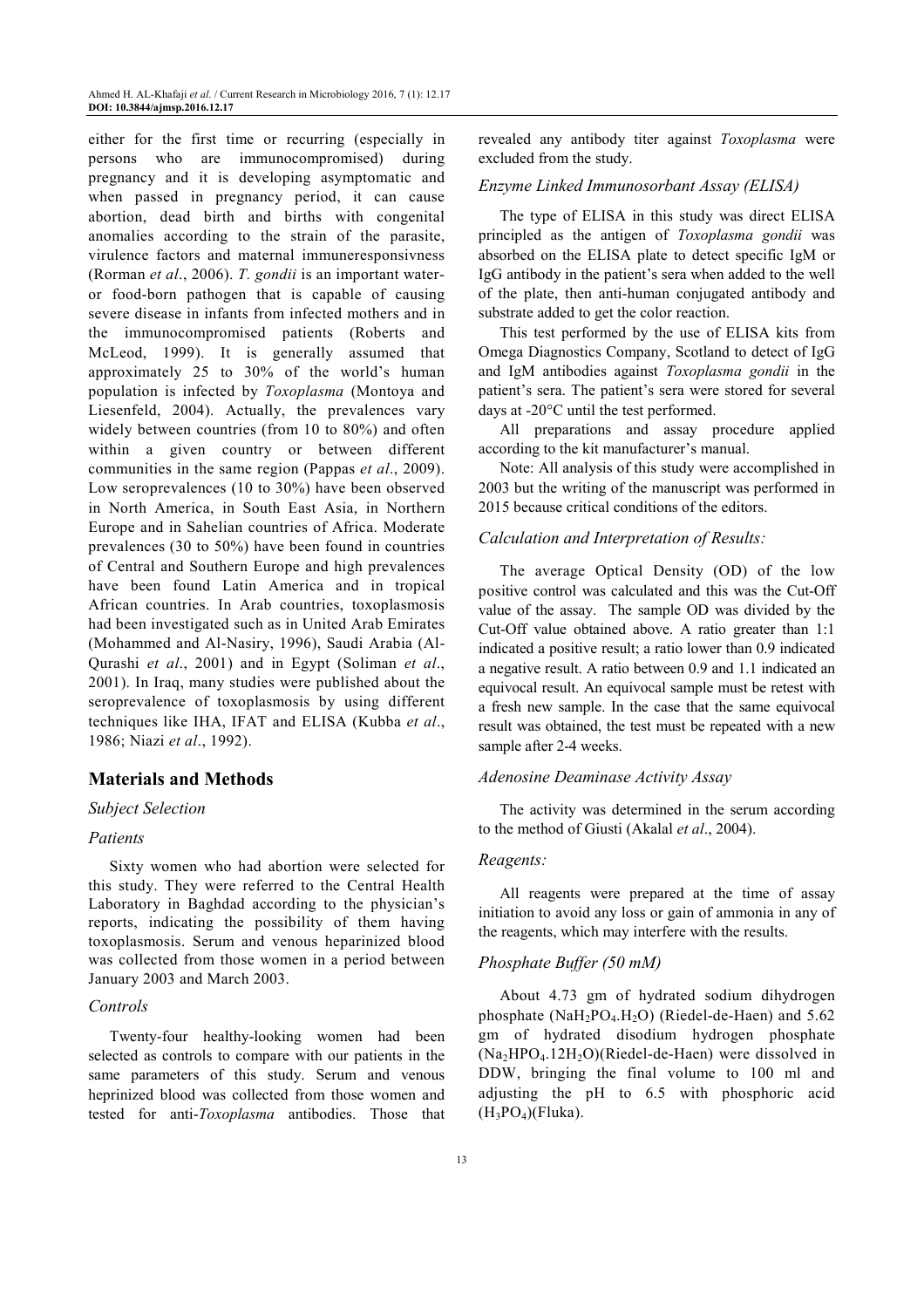## *Buffered Adenosine Solution (21 mM Adenosine, 50 mM Phosphate)*

About 15 ml of phosphate buffer was added to 140 mg of adenosine  $(C_{10}H_{23}N_5O_4)(BDH)$  and warmed in a 70°C water bath for 10 min then cooled under running water. The pH was adjusted to 6.5 with phosphoric acid and the volume was brought to 25 ml with phosphate buffer.

#### *Ammonium Sulphate Stock Solution (15 mM)*

About 1.982 gm of anhydrous ammonium sulphate  $[NH_4]_2SO_4$  (Fluka) were dissolved in DDW bringing the finals volume to 1000 ml.

# *Ammonium Sulphate Standard Solution (75 µM; 0.15µvol, NH3/ml)*

About 0.5 ml of ammonium sulphate stock solution was diluted to 100 ml with phosphate buffer.

## *Phenol/Nitroprusside Solution (106 mM Phenol; 0.17mM Sodium Nitroprusside)*

About 10 gm of phenol  $(C_6H_5OH)$  (DH) and 50 gm of sodium nitroprusside  $(Na_3$   $[Fe(CN)_5NO].2H_2O)$ (BDH) were dissolved in DDW bringing the final volume to 1000 ml.

#### *1 N Sodium Hydroxide*

About 40 gm of sodium hydroxide (NaOH) (BDH) was dissolved in DDW bringing the final volume to 1000 ml.

## *Alkaline Hypochlorite Solution (11mM NaOCl; 125 mM NaOH)*

About 125 ml of 1N sodium hydroxide solution and 16.4 ml of sodium hypochlorite (NaOCl-5% w/v) (Fluka) were mixed with DDW bringing the final volume to 1000 ml.

#### *Assay Procedure*

An adenosine blank (for the whole series) was prepared and a corresponding number of sample blanks (one for each sample, without adenosine) were also prepared according to Table 1, the sample being the serum. The calculations were made as follows:

$$
E_{sample} - E_{sample \, blank} = A
$$
  

$$
E_{adenosine \, blank} - E_{regent \, blank} = B
$$
  

$$
E_{standard} - E_{reggent \, blank} = C
$$

Enzyme activity =  $((A - B) / C) \times 50 (U / L)$ ;37 °C

The contents were mixed, tubes stoppered and incubated for 60 min in a water bath at 37°C.

#### Then the following solutions were added.

The last two solutions were added for coloring and the contents of the tubes mixed before pipetting into the next tube. The tubes were incubated for 30 min in a water bath at 37°C. The Absorbency (A) of the sample was read using a spectrophotometer at 628 nm against DDW.

## *Statistical Analysis*

The data were statistically analyzed using student's Ttest according to Snedecor and Cochran (Hovi *et al*., 1979) by using Excel 2003 software.

## *Ethical Approval*

This research underwent to the terms of ethical considerations and in accordance with the form prepared for this purpose by the Iraqi Ministry of Health also got the approval of the research by the Committee of ethical standards in the Faculty of Medicine, Al-Nahrain University , one of the colleges affiliated to the Ministry of Higher Education and Scientific Research, Iraq.

Table 1. Experimental design for ADA estimation in the serum of women infected with *T. gondii*

|                                    | Tubes              |               |                          |                          |             |  |
|------------------------------------|--------------------|---------------|--------------------------|--------------------------|-------------|--|
| Reagents                           | Reagent blank (ml) | Standard (ml) | Adenosine blank (ml)     | Sample blank (ml)        | Sample (ml) |  |
| -Phosphate buffer                  | 1.0                |               |                          | 1.0                      |             |  |
| -Buffered adenosine solution       | ٠                  |               | 1.0                      |                          | 1.0         |  |
| -Ammonium sulphate                 |                    | 1.0           | $\overline{\phantom{0}}$ |                          |             |  |
| (standard solution)                |                    |               |                          |                          |             |  |
| -Sample (serum)                    |                    |               |                          | 0.05                     | 0.05        |  |
| -DDW                               | 0.05               | 0.05          | 0.05                     | $\overline{\phantom{0}}$ |             |  |
|                                    |                    |               |                          |                          |             |  |
| Phenol nitroprusside solution      | 3.0                | 3.0           | 3.0                      | 3.0                      | 3.0         |  |
| Alkaline hypochlorite solution 3.0 |                    | 3.0           | 3.0                      | 3.0                      | 3.0         |  |
|                                    |                    |               |                          |                          |             |  |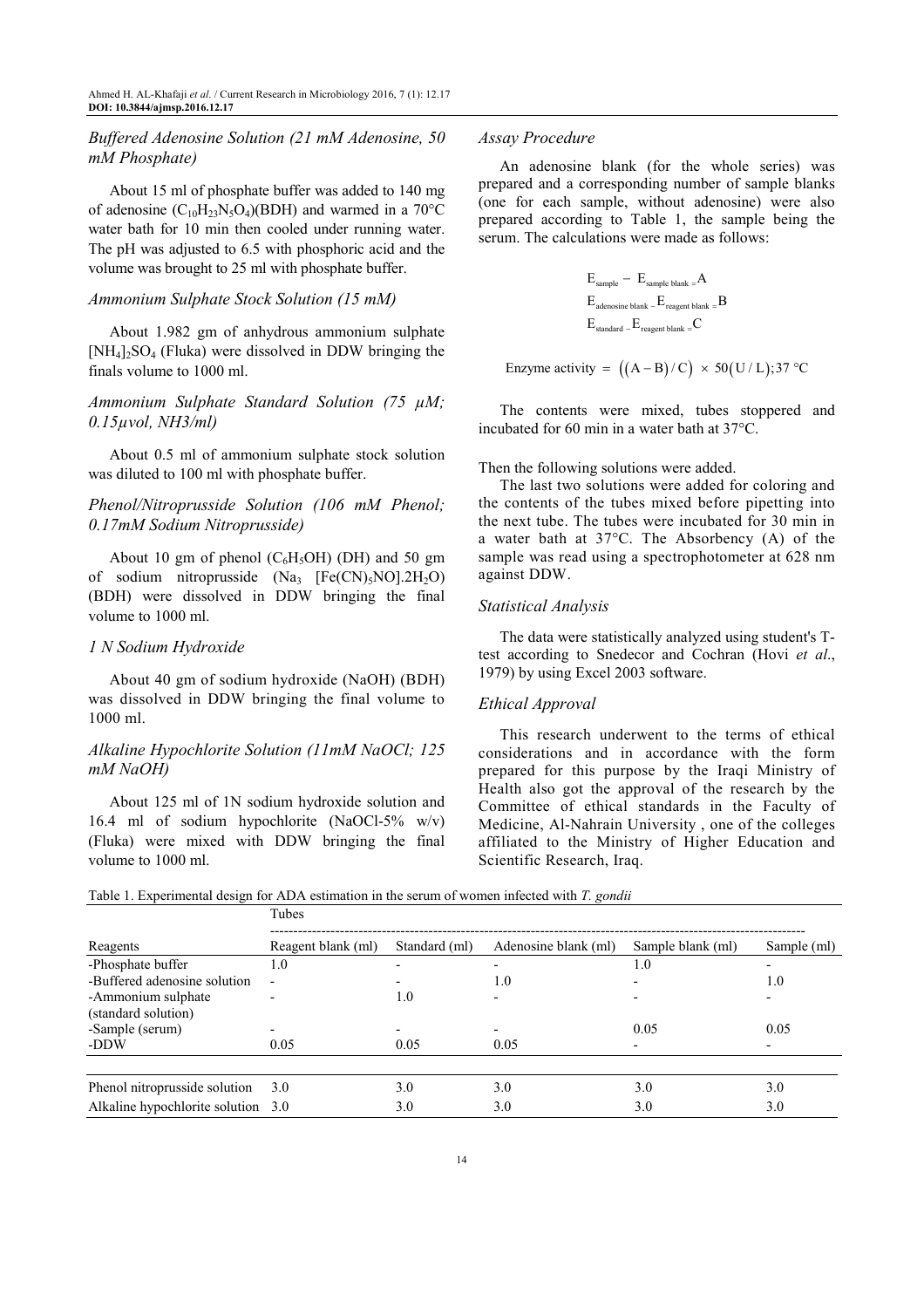# **Results**

## *ELISA Results*

Sixty samples of women's serum had been tested for specific IgG and IgM antibodies to confirm the presence of toxoplasmosis in those women by using ELISA kit (Omega diagnostics).

The results showed that 44 of 60 women (73.3%) (Table 2) have antibodies against *Toxoplasma*, 18 (56.2%) (Table 3) of which have IgG antibody, 14 (43.7%) (Table 4) have IgM and 12 (27.2%) (Table 5) have both IgG and IgM. The other 16 of 60 women, although they had abortion (single or repeated), they were negative for toxoplasmosis using ELISA.

On the other hand, samples from 24 healthy looking women were collected as controls and tested for IgG and IgM specific antibodies for *Toxoplasma* by using ELISA kit. The results indicated that 20 women were negative to IgG and IgM of *Toxoplasma,* while the remaining 4 women had *Toxoplasma* antibodies.

The sensitivity and specificity of the ELISA kit had been calculated and present as 91.6% sensitivity and 55.5% specificity.

Table 2. Frequency distribution of *Toxoplasma gondii* antibody using ELISA in seropositive women with history of abortion compared with healthy controls

|                        | ELISA            | <b>ELISA</b>     | Total    |
|------------------------|------------------|------------------|----------|
| Type of cases          | positive $(\% )$ | negative $(\% )$ | $(\%)$   |
| Abortion               | 44 (73.3)        | 16(26.6)         | 60 (100) |
| No abortion (controls) | 4(16.6)          | 20(83.3)         | 24 (100) |
| Total                  | 48(57.1)         | 36(24.8)         | 84 (100) |

Table 3. Frequency distribution of *Toxoplasma gondii* IgG antibody using ELISA test in seropositive women with a history of abortion compared with healthy controls

|                             | IgG              | IgG              | Total    |  |
|-----------------------------|------------------|------------------|----------|--|
| Type of cases               | positive $(\% )$ | negative $(\% )$ | (%)      |  |
| Single or repeated abortion | 18 (56.2)        | 14(43.7)         | 32 (100) |  |
| No abortion (controls)      | 2(9)             | 20(90.9)         | 22(100)  |  |
| Total                       | 20(37)           | 34(62.9)         | 54 (100) |  |

Table 4. Frequency distribution of *Toxoplasma gondii* IgM antibody using ELISA test in seropositive women with a history of abortion compared with healthy controls

|                             | IgM              | IgM              | Total    |
|-----------------------------|------------------|------------------|----------|
| Type of cases               | positive $(\% )$ | negative $(\% )$ | (%)      |
| Single or repeated abortion | 14(43.7)         | 18 (56.2)        | 32 (100) |
| No abortion (controls)      | 2(9)             | 20(90.9)         | 22(100)  |
| Total                       | 16(29.6)         | 38(70.3)         | 54 (100) |

Table 5. Frequency distribution of *Toxoplasma gondii* IgG and IgM antibodies using ELISA test in seropositive women with a history of abortion compared with healthy controls

| of abortion compared with nearing controls |                  |                  |          |
|--------------------------------------------|------------------|------------------|----------|
|                                            | $IgG\&IgM$       | $IgG\&IgM$       | Total    |
| Type of cases                              | positive $(\% )$ | negative $(\% )$ | (%)      |
| Single or repeated abortion                | 12(27.2)         | 32(72.7)         | 44 (100) |
| No abortion (controls)                     | 0(0)             | 24 (100)         | 24(100)  |
| Total                                      | 12(17.6)         | 56 (82.3)        | 68 (100) |



Fig. 1. The mean of Adenosine Deaminase Activity (ADA) in the sera of seropositive women for toxoplasmosis compared with healthy controls

#### *Adenosine Deaminase Activity Result*

The mean concentration of ADA in the women who had anti -*Toxoplasma* IgM antibody was significantly higher (P<0.0001) than that of healthy controls and the women who had IgG, while there was no significant differences between women who had IgG antibody and healthy controls (P>0.05). Figure 1 reveals the mean of ADA level in the women according to the presence and absence of anti-*Toxoplasma* specific antibodies.

## **Discussion**

Since a relationship exists between ADA activity and the cell mediated immune response and because there is no data about ADA activity in toxoplasmosis, it was aimed to determine serum ADA activity of patients with toxoplasmosis and compare the results with the control group. ADA is found in most cells, but its chief role concerns the proliferation and differentiation of lymphocytes especially T lymphocytes (Ozcan *et al*., 1998).

This study shows increasing levels of ADA in women that had anti-*Toxoplasma* IgM antibody. This result confirms the fact that *Toxoplasma* antigen induces T-lymphocytes proliferation. However, the enzyme activity increases substantially during mitogenic (Galanti *et al*., 1981) and an antigenic response of lymphocytes and conversely, lymphocyte blastogenesis is inhibited by inhibitors of ADA (Piras *et al*., 1982). As a marker of cellular immunity, its plasma activity is found to be elevated in those diseases in which there is a cell-mediated immunity (Sullivan *et al*., 1977; Van der Weyden and Kelley, 1977).

ADA is an enzyme capable of catalyzing purine bases and whose principal biologic activity is detected in T lymphocytes (Hirschhorn, 1990). The role of this enzyme in cellular immune function was highlighted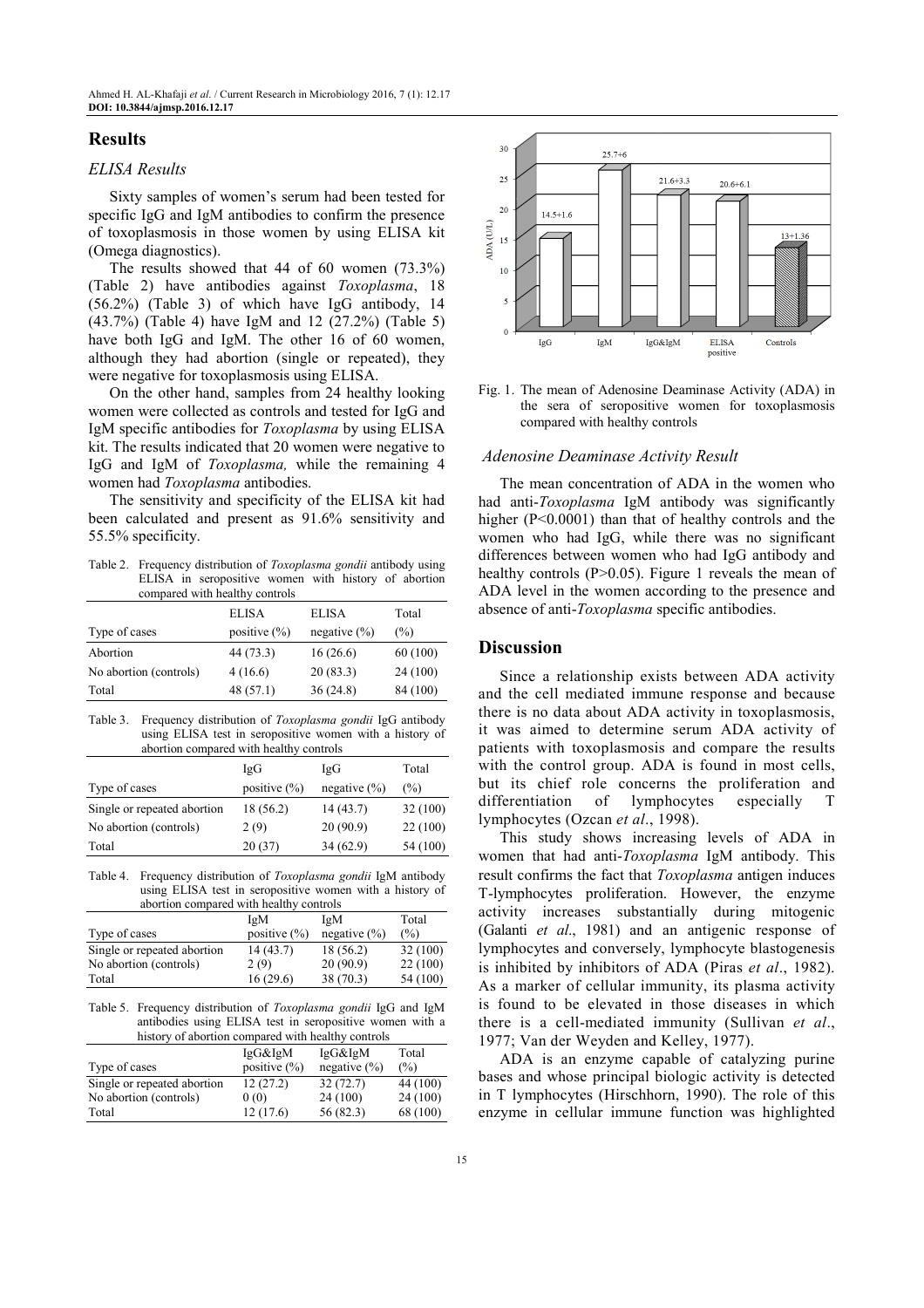following the discovery of reduced levels in patients with severe combined immune deficiency (Shubber *et al*., 1999). Patients with a low level of ADA activity have a later onset of clinical disease owing to a slower and sometimes less complete loss of immune function (Juma *et al*., 2003).

Similar results of decreased ADA activity in parasitic diseases were observed in schistosomiasis in humans (Juma *et al*., 2003) and fascioliasis gigantica in sheep (Shubber *et al*., 1999) and in mice experimentally infected with *Echinococcus granulosus* (Al-Ubaidi *et al*., 2003). The reduction of ADA level could be related to the state of immune unresponsiveness associated with hydatid disease in humans (Al-Ubaidi *et al*., 2003).

Another study related with current study showed decreased in ADA level in patients with anti-*Toxolasma* IgG antibody when compared with control group and same results obtained in patients with Giardiasis (Karaman *et al*., 2009). All these studies revealed that ADA is actually related to the proliferative activity and the differentiation of the lymphocytes (Galanti *et al*., 1981).

# **Conclusion**

Toxoplasmosis responsible for abortion in infected pregnant women and there must be an evidence sustains the immune tests used in the diagnosis of toxoplasmosis. This study opens up new prospects for use of ADA as an indicator for toxoplasmosis infection.

## **Acknowledgement**

I grateful acknowledge the support of the team workers in the Microbiology Department in the College of Medicine of Al-Nahrain University.

## **Funding Information**

The authors have no support or funding to report.

## **Author's Contributions**

**Ahmed H. AL-Khafajy:** Preparation, techniques and publication.

**Tarik I. AL-Jeboori:** Design the plane.

**Ameena S.M. Juma:** Design the proposal.

# **Ethical**

This research underwent to the terms of ethical considerations and in accordance with the form prepared for this purpose by the Iraqi Ministry of Health also got the approval of the research by the Committee of ethical standards in the Faculty of Medicine, Al-Nahrain University , one of the colleges affiliated to the Ministry of Higher Education and Scientific Research, Iraq.

## **References**

- Akalal, D.B.G., C.H. Schein and G.T. Nagle, 2004. Mollusk-derived growth factor and the new subfamily of adenosine deaminase-related growth factors. Curr. Pharmaceut. Des., 10: 3893-3900. DOI: 10.2174/1381612043382594
- Al-Qurashi, A.R., A.M. Ghandour, O.E. Obeid, A.A. Al-Mulhim and S.M. Makki, 2001. Seroepidemiological study of Toxoplasma gondii infection in the human population in the eastern region. Saudi Med. J., 22: 13-18.
- Al-Ubaidi, A.H.M., T.I. Al-Jeboori and A.S.M. Juma, 2003. Serum adenosine deaminase level in patients with hydatid disease (*Echinococcus granulosus*). Iraqi J. Med. Sci., 2: 25-28.
- Blackburn, M.R. and R.E. Kellems, 2005. Adenosine deaminase deficiency: Metabolic basis of immune deficiency and pulmonary inflammation. Advanc. Immunol., 86: 1-41. DOI: 10.1016/S0065-2776(04)86001-2
- Bollinger, M.E., F.X. Arredondo-Vega, I. Santisteban, K. Schwarz and M.S. Hershfield *et al*., 1996. Hepatic dysfunction as a complication of adenosine deaminase deficiency. N. Engl. J. Med., 334: 1367-1371. DOI: 10.1056/NEJM199605233342104
- Galanti, B., S. Nardiello, M. Russo and F. Fiorentino, 1981. Increased lymphocyte adenosine deaminase in typhoid fever. Scand. J. Inf. Dis., 13: 47-50.
- Hirschhorn, R., 1990. Adenosine deaminase deficiency. Immunodefic. Rev., 2: 175-198.
- Hovi, T., J.F. Smyth, A.C. Allison and S.C., Williams, 1979. Role of adenosine deaminase in lymphocyte proliferation. Clin. Exp. Immunol., 23: 395-403.
- Hughes, J.M., D.G. Colley, A. Lopez, V.J. Dietz and M. Wilson *et al*., 2000. Preventing congenital toxoplasmosis Morbidity Mortality Weekly Report, 49: 57-75.
- Juma, A.S.M., T.I. Al-Jeboori, M.S. Tawfiq and R.A. Fadhil, 2003. Adenosine deaminase activity in the serum of patients with Schistosoma haematobium and those with bladder carcinoma. Iraq J. Med. Sci., 2: 24-28.
- Karaman, U., L. Beytur, T.R. Kiran and C. Colak, 2009. Adenosine deaminase level in the serum of the patients *Toxoplasma gondii* seropositive and *Giardia intestinalis.* Afr. J. Microbiol. Res., 3: 654-657.
- Kubba, K., L.D. Al-Tahi, A. Al-Obiedi and H.S. Tawfiq, 1986. A study of toxoplasmosis in pregnancy in Iraq. Iraq Med. J., 34: 9-14.
- Mohammed, N.R.S. and S.G. Al-Nasiry, 1996. Toxoplasmosis among Iraqi women with history of abortion: Serological study. J. Comm. Med.

Montoya, J.G. and O. Liesenfeld, 2004. Toxoplasmosis. Lancet, 363: 1965-1976. DOI: 10.1016/S0140-6736(04)16412-X